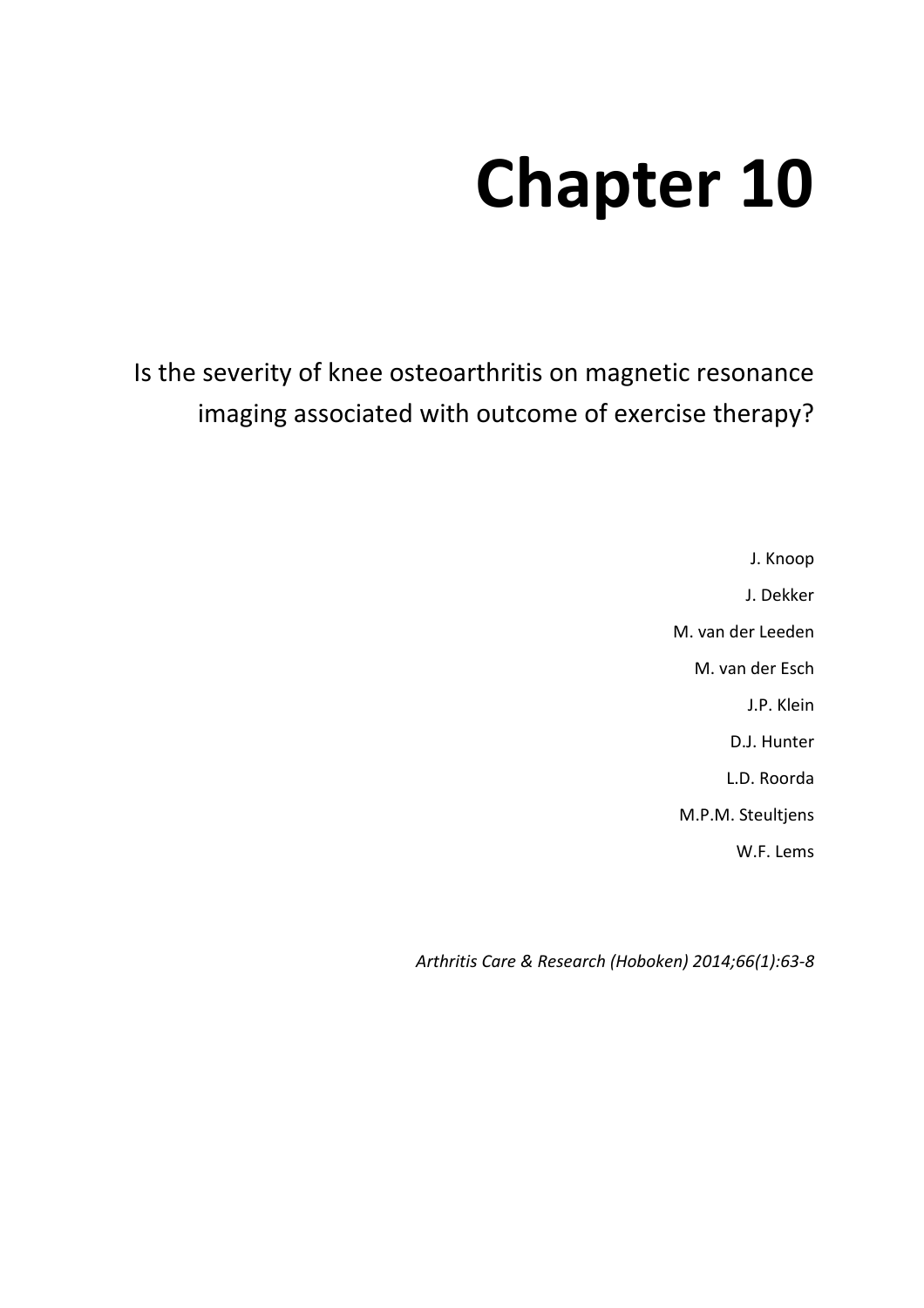## **Abstract**

*Objective.* To evaluate associations between severity of knee osteoarthritis (OA) on magnetic resonance imaging (MRI) and treatment outcome in knee OA patients treated with exercise therapy in an explorative study.

*Method.* Ninety-five participants with knee OA in a 12-week exercise program had obtained 3.0T MRI scans of the knee joint, prior to treatment. MRI data were systematically assessed for OA severity of multiple features (cartilage integrity, bone marrow lesions, osteophyte formation, effusion/synovitis, and meniscal abnormalities) according to the Boston-Leeds Osteoarthritis Knee Score (BLOKS) method. Regression analyses were performed to analyze associations between OA severity on MRI (for the tibiofemoral [TF] and patellafemoral [PF] compartment) and outcome of exercise therapy, i.e., changes in activity limitations (Western Ontario and McMaster Universities Osteoarthritis Index [WOMAC] physical function; primary outcome), pain and upper leg muscle strength, and treatment response (Outcome Measures in Rheumatology/Osteoarthritis Research Society International [OMERACT/OARSI] criteria).

*Results.* Improvements of 24%, 34% and 21% on average in activity limitations, pain and muscle strength, respectively, after 12-week exercise therapy were found (*P*<0.001). Severity of abnormalities in PF cartilage integrity was significantly associated with fewer improvements in both activity limitations (*P*=0.01) and muscle strength (*P*=0.04). Severity of PF osteophyte formation was significantly associated with fewer improvements in muscle strength (*P*<0.01). All other features on MRI were not associated with treatment outcome.

*Conclusion.* Effectiveness of exercise therapy seems to be independent of OA severity on MRI, except for abnormalities in cartilage integrity and osteophyte formation, both in the PF compartment. Our study suggests that all grades of OA severity on MRI can benefit from professionally supervised exercise therapy, although effects might be reduced in patients with advanced PF OA.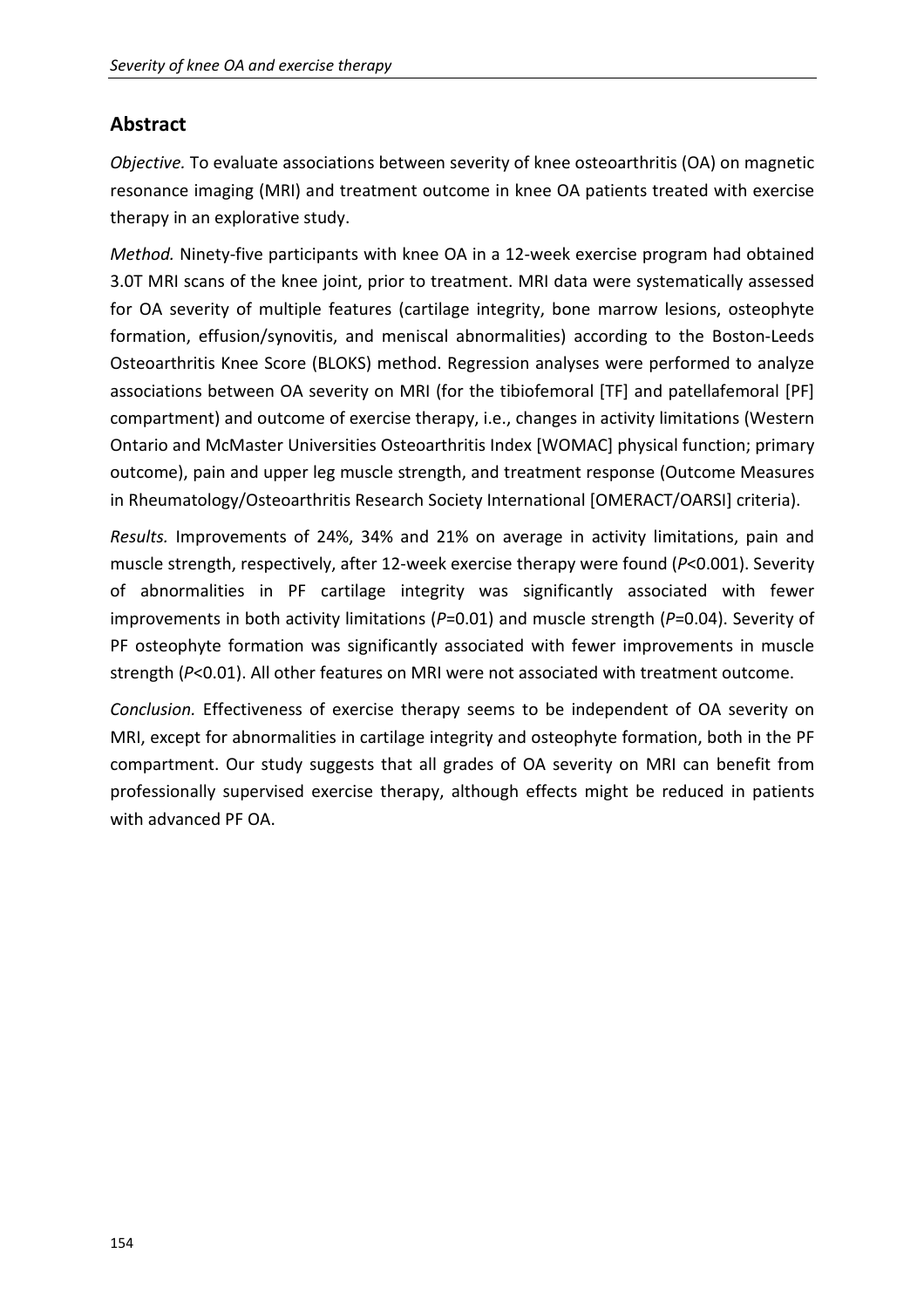## **Introduction**

Exercise therapy is considered an effective treatment in patients with knee osteoarthritis (OA) for reducing pain and activity limitations (1,2). However, these effects are only small to moderate and vary widely among patients (2). Treatment effects might be optimized through identifying subgroups of patients that may not benefit optimally from exercise therapy, for instance patients with severe knee joint damage, in which exercise therapy has been suggested to be too painful or even potentially harmful (1;3;4).

 Recently, we conducted a randomized, controlled trial (5) on the effectiveness of a newly developed, supervised exercise program in 159 knee OA patients (ranging from mild to severe radiographic OA), in which large and clinically relevant improvements in pain and activity limitations, and treatment response in 71% of participants were found. In a random subsample (*n*=95), we additionally obtained baseline magnetic resonance imaging (MRI) scans, enabling us to determine whether effectiveness of exercise therapy depends on OA severity on MRI. Therefore, the aim of this exploratory study was to evaluate associations between severity of knee OA on MRI and treatment outcome in knee OA patients treated with exercise therapy.

## **Patients and methods**

#### *Design*

We previously conducted a single-blind, randomized, controlled trial (STABILITY-trial; Dutch Trial Registry NTR1475) (5) in 159 knee OA patients suffering from knee instability, in an outpatient rehabilitation center (Reade, Amsterdam, The Netherlands). In this trial, 2 exercise programs were compared to evaluate effectiveness of specific knee joint stabilization training. A research assistant who performed measurements was blinded for group allocation. For the present study, we additionally obtained MRI scans at baseline (i.e., prior to exercise therapy) in 95 consecutive participants. This study was approved by the Medical Ethical Review Board (Reade/Slotervaart Hospital).

#### *Participants*

Inclusion criteria for the STABILITY-trial were (i) diagnosis of knee OA according to the clinical ACR criteria (6), (ii) age between 40 and 75 years, and (iii) presence of self-reported knee instability (i.e., occurrence of episode of knee instability in past 3 months, as reported by the patient (5)) and/or biomechanically assessed knee instability (using cut-off points for upper leg muscle weakness, proprioceptive accuracy, and varus-valgus laxity of the knee joint (5)). Exclusion criteria for the trial are described in our previous publication (5); for the present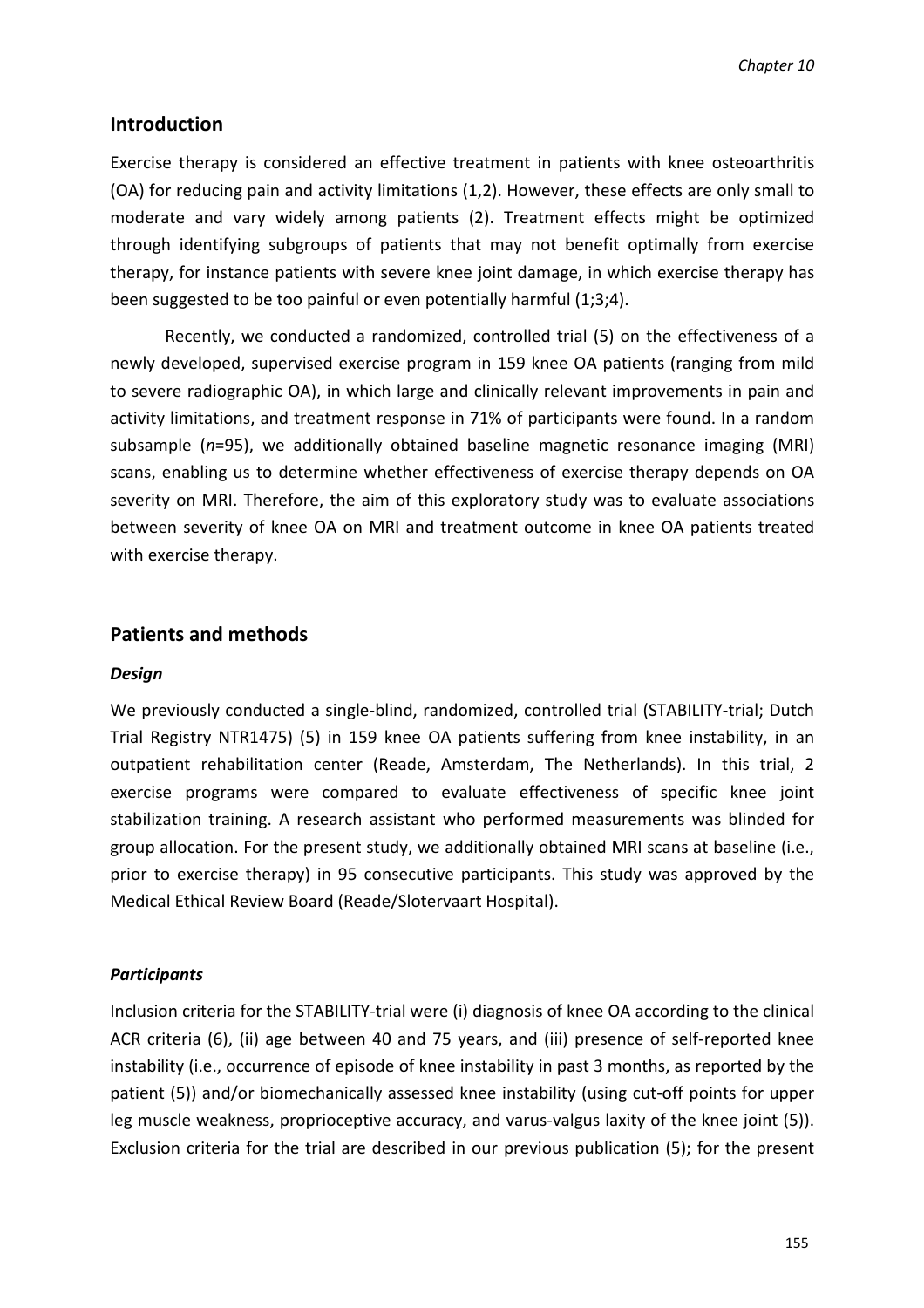study, contra-indications for MRI (e.g., pacemaker, claustrophobia) were added. All participants provided written informed consent.

#### *Intervention*

Both the experimental and control intervention comprised a 12-week exercise program with sessions of 60 minutes twice weekly in groups of approximately 8 participants, supervised by 2 physical therapists, specifically trained to supervise only one of both treatments, and a home-exercise program.

A detailed description of the exercise protocol is included in our previous publication (5). In summary, the experimental program focused on knee joint stabilization, muscle strengthening, and performance of daily activities, while the control program focused only on muscle strengthening and performance of daily activities. Training intensity and amount of attention from the physical therapists were similar in both groups.

## *Measurements*

Detailed information on measurements is included in our previous publication (5). For the present study, we used measurements from baseline and 12-week follow-up (FU).

*Outcome measures. Primary outcome.* Self-reported activity limitations were assessed by the Dutch translation of the Western Ontario and McMaster Universities Osteoarthritis Index (WOMAC), subscale physical function, consisting of 17 items, with a total score ranging from 0-68, where 0=no limitations and 68=maximally limited.

*Secondary outcomes.* Knee pain severity was assessed on a NRS (range 0-10, where 0=no pain and 10=worst imaginable pain) by the question 'What was your average knee pain during the last week?'. Upper leg muscle strength was assessed for knee flexion and extension using an isokinetic dynamometer (EnKnee, Enraf-Nonius) in Nm divided by bodyweight. The Outcome Measures in Rheumatology/Osteoarthritis Research Society International (OMERACT/OARSI) set of responder criteria was used as a dichotomous measure for treatment response, operationalized as follows: (i) improvement of ≥50% and absolute change of ≥20 points in pain (NRS) or function (WOMAC), or (ii) at least 2 of the 3 following items: (a) improvement of  $≥20%$  and absolute change of  $≥10$  points in pain, (b) improvement of ≥20% and absolute change of ≥10 points in function, (c) improvement of ≥20% and absolute change of ≥10% in patient's global assessment (PGA) (6). For these criteria, NRS pain and WOMAC physical function were rescaled into a 100-point scale. A global perceived effect score  $\geq$ 5 (i.e., 'symptoms slightly improved' or better) (5) was regarded as an improvement in PGA.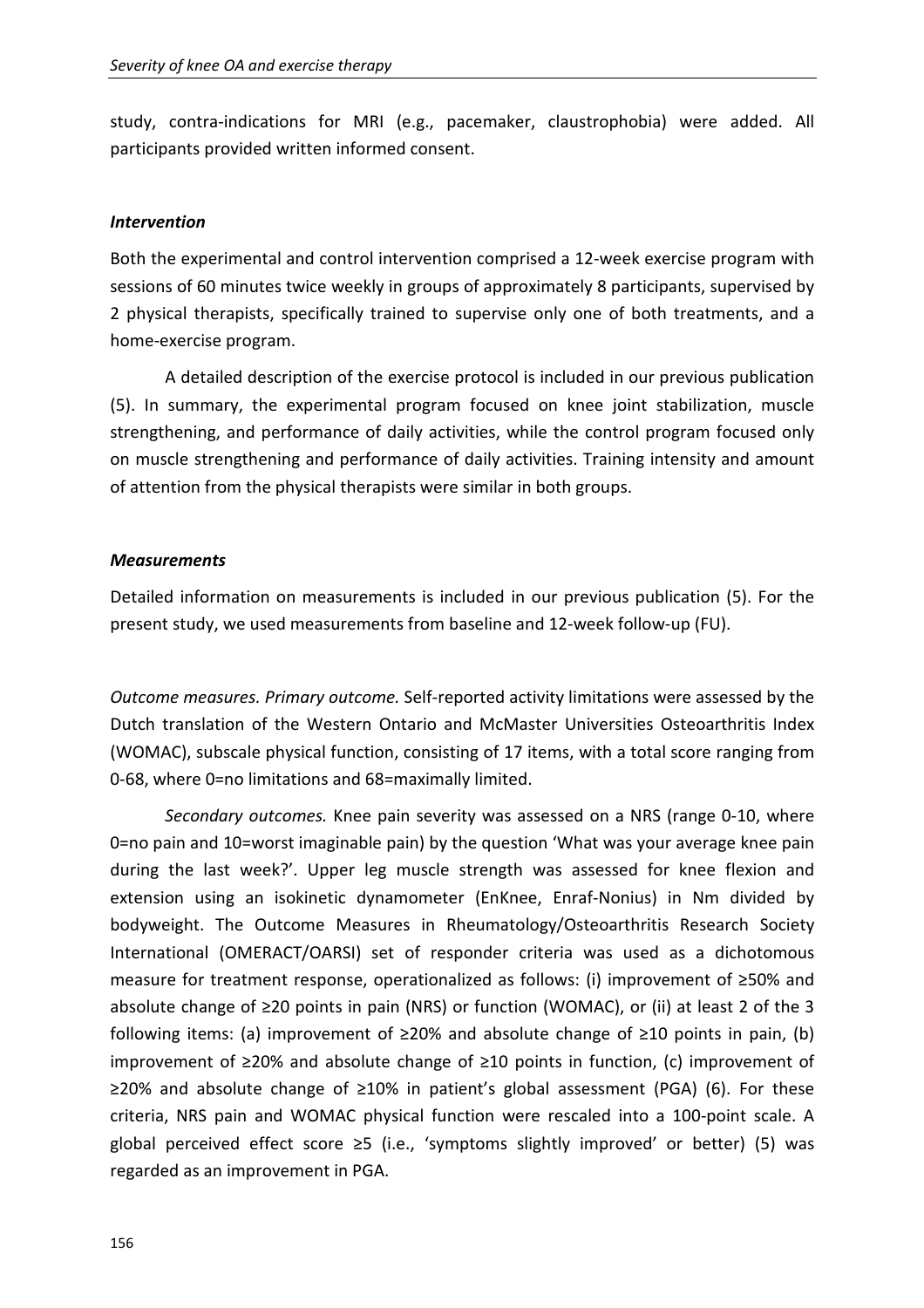*MRI.* Detailed information on MRI assessment in included in our previous publication (8). In summary, 3.0T MRI scans (General Electric Medical Systems, 5 sequences) of the most affected knee (index knee) were obtained at baseline (i.e., 1-3 weeks prior to start of intervention). MRIs were assessed for cartilage integrity, bone marrow lesions (BMLs), osteophyte formation, effusion, synovitis and meniscal abnormalities, according to the Boston-Leeds Osteoarthritis Knee Score (BLOKS) system (9) by a radiologist (JPK) with 27 years of musculoskeletal expertise, blinded for patient's clinical characteristics and radiographic assessment.

*Potential baseline confounders.* Potential baseline confounders that were included are sex, age and duration of knee symptoms (in years), use of pain medication, presence of obesity (i.e., body mass index [BMI] ≥30 kg/m<sup>2</sup>), presence of knee malalignment (i.e., varus/valgus malalignment ≥10<sup>°</sup>, measured by a goniometer), upper leg muscle strength (mean of knee extension and flexion isokinetic strength, in Nm divided by bodyweight), proprioceptive accuracy and varus-valgus knee joint laxity (in degrees), and presence of symptoms of anxiety and/or depression (measured by Hospital Anxiety Depression Scale [HADS]) (5).

#### *Statistical analyses*

Because both interventions were found to be similarly effective (5), data from both exercise groups were combined in the present study. Descriptive statistics (mean ± SD or percentages) for baseline patient characteristics and outcome measures (i.e., change between baseline and 12-week FU on WOMAC physical function, NRS pain, and upper leg muscle strength, where positive scores indicate improvement) were calculated. For severity of MRI features, region-specific grades (range 0-3) were combined in tibiofemoral (TF) and patellofemoral (PF) compartmental grades (for cartilage integrity, BMLs and osteophyte formation) or in knee-specific grades (for meniscal abnormalities), using the highest regional grade approach. Subsequently, grades were dichotomized as grade 0/1 (none-to-mild) versus grade 2/3 (moderate-to-severe). Effusion grade (range 0-3) and synovitis (presence/absence) were combined in a single feature for inflammation and dichotomized as effusion grade 0/1 in the absence of synovitis versus effusion grade 2/3 and/or presence of synovitis.

Linear and logistic regression analyses were performed with change scores on primary outcome WOMAC physical function, NRS pain, and upper leg muscle strength (all adjusted for baseline score) or with treatment response (yes/no) as dependent variables. Independent variables were each of the (dichotomized) MRI features. Crude models and adjusted models, in which relevant baseline confounders were added, were estimated. Standardized (β) and unstandardized (B) regression coefficients and odds ratios (OR), for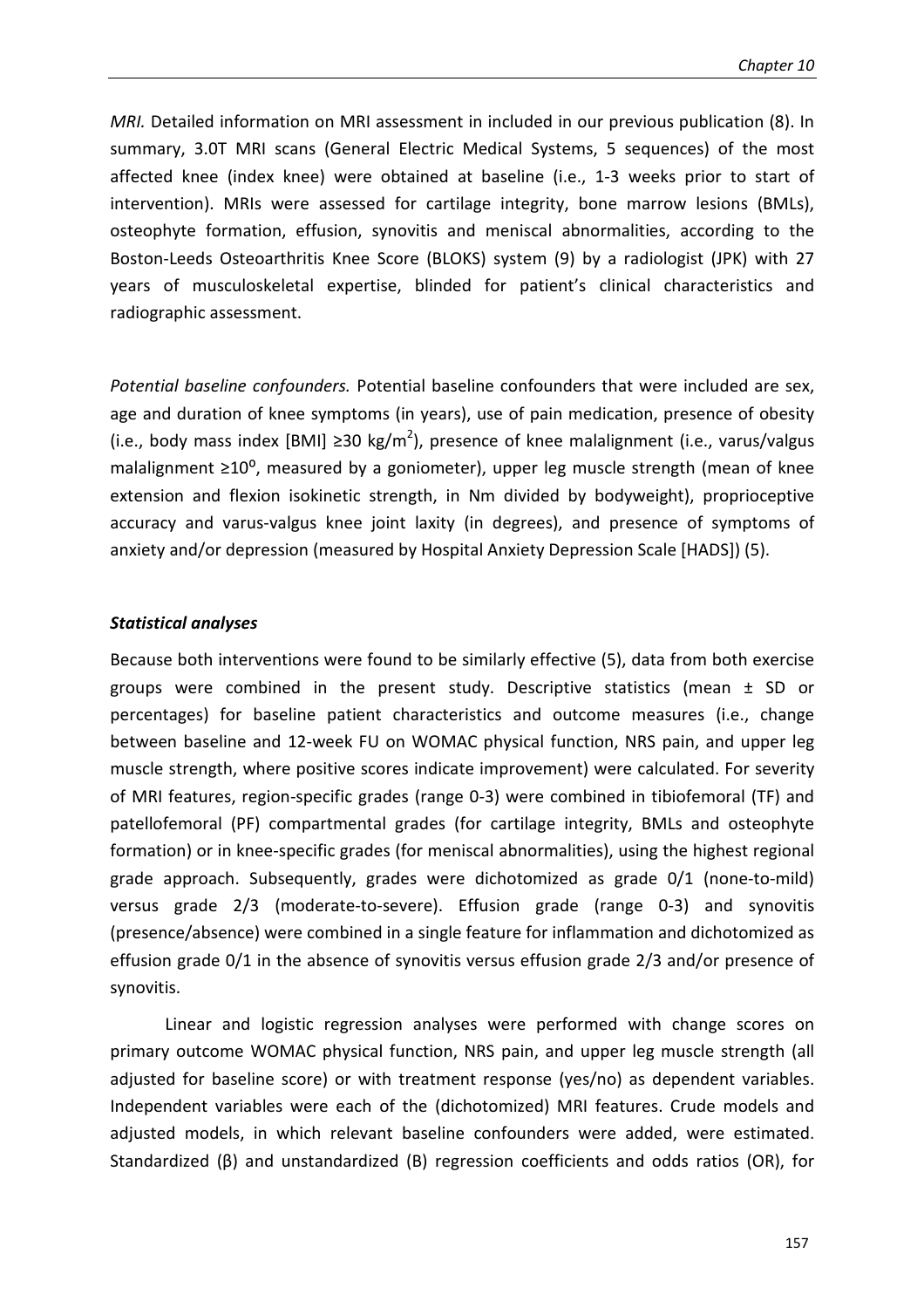linear and logistic regression analyses, respectively, with adjunctive 95% confidence intervals (95% CIs) and *P* values were estimated. Statistical significance was accepted at *P* values less than 0.05. Data analyses were performed using PASW Statistics 18.0 (SPSS Inc, Chicago, IL).

## **Results**

From 112 consecutive, potential participants of the STABILITY-trial from January 2010, baseline MRIs could be obtained in 105 persons, of which 10 could not be included in the trial (reasons include not fulfilling inclusion criteria [*n*=6]) and withdrawal [*n*=4]), while 7 participants could not be planned for MRI prior to treatment. Therefore, 95 patient were included. Because 4 persons dropped out during the intervention (reasons: lack of time [*n*=1], health conditions unrelated to OA or to intervention [*n*=3]), regression analyses could be performed in 91 participants.

 As shown in Table 1, baseline characteristics of the total trial sample (*n*=159) and the present subsample (*n*=95) are comparable. Our sample represents a severe knee OA group on average, with highest grade of severity on MRI found in 54%, 31%, and 58% of the participants for cartilage integrity, BMLs, and meniscal abnormalities, respectively. Participants followed a mean  $\pm$  SD of 20.8  $\pm$  4.1 of 24 treatment sessions. Improvements of 24%, 34% and 21% were found in activity limitations (WOMAC physical function), pain (NRS) and upper leg muscle strength, respectively, after 12-week exercise therapy (*P*<0.001 for all), with two-thirds (67%) of participants fulfilling OMERACT/OARSI criteria for treatment response.

Results from the regression analyses of OA severity on MRI and outcome of exercise therapy (*n*=91) are shown in Table 2. Severity of abnormalities in cartilage integrity in the PF compartment (i.e., grade 2 and 3) was significantly associated with fewer improvements in both the primary outcome WOMAC physical function and upper leg muscle strength (adjusted B= -5.0 (95% CI -8.8, 1.2) and -0.08 (95% CI -0.16, -0.01), respectively). Severity of PF osteophyte formation (i.e., grade 2 and 3) was significantly associated with fewer improvements in upper leg muscle strength (adjusted B= -0.12 (95% CI -0.20, -0.04)). No associations were found for OA severity of any other MRI features in crude or adjusted models.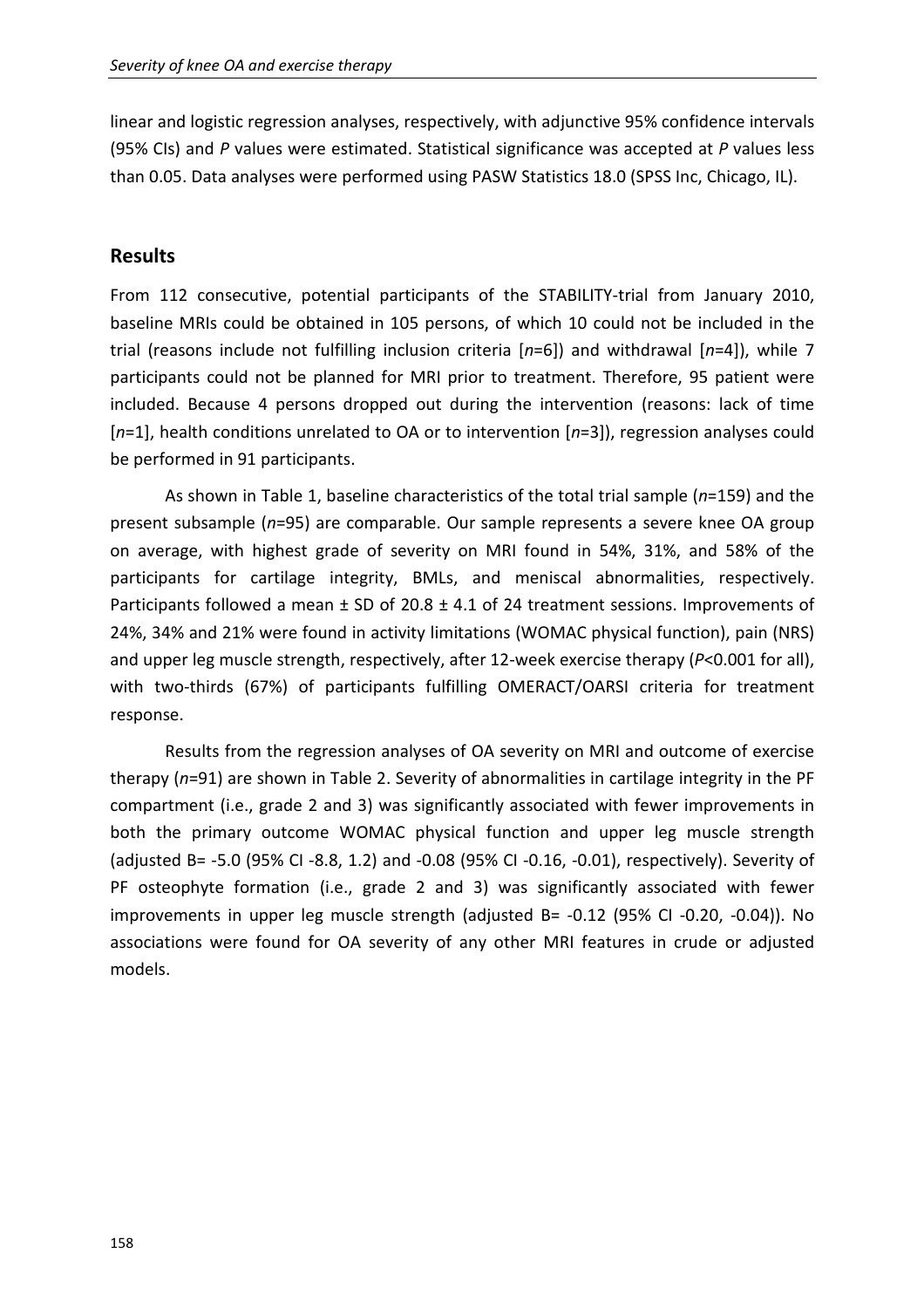|                                                 | able 1. Fation characteristics or total study sample and subsample monitore present study<br><b>Total sample</b><br>Subsample |                 |                         |                 |
|-------------------------------------------------|-------------------------------------------------------------------------------------------------------------------------------|-----------------|-------------------------|-----------------|
|                                                 | $(n=159)$                                                                                                                     | $(n=95)$        |                         |                 |
| <b>Baseline demographics:</b>                   |                                                                                                                               |                 |                         |                 |
| Female sex                                      | 97(61)                                                                                                                        |                 |                         |                 |
| Age, mean ± SD years                            | $61.9 \pm 7.1$                                                                                                                | 64 (67)         |                         |                 |
| Duration of knee symptoms, mean ± SD years      | $10.6 \pm 9.3$                                                                                                                | $61.5 \pm 7.0$  |                         |                 |
| BMI, mean $\pm$ SD kg/m <sup>2</sup>            | $29.0 \pm 4.6$                                                                                                                | $11.2 \pm 9.5$  |                         |                 |
| Radiographic severity                           |                                                                                                                               | $29.2 \pm 4.8$  |                         |                 |
|                                                 |                                                                                                                               |                 |                         |                 |
| $K/L$ grade $0/1$                               | 56 (36)                                                                                                                       | 27(28)          |                         |                 |
| K/L grade 2                                     | 44 (28)                                                                                                                       | 26(27)          |                         |                 |
| K/L grade 3                                     | 41 (26)                                                                                                                       | 27(28)          |                         |                 |
| K/L grade 4                                     | 18 (11)                                                                                                                       | 15 (16)         |                         |                 |
| WOMAC physical function (range 0-68), mean ± SD | $26.2 \pm 12.2$                                                                                                               | $27.2 \pm 12.3$ |                         |                 |
| NRS pain (0-10), mean $\pm$ SD                  | $5.0 \pm 2.1$                                                                                                                 | $5.1 \pm 2.1$   |                         |                 |
| Upper leg muscle strength, mean ± SD Nm/kg      | $0.84 \pm 0.39$                                                                                                               |                 | $0.75 \pm 0.36$         |                 |
| <b>Baseline MRI feature:</b>                    |                                                                                                                               | kneet           | TF <sup>+</sup>         | PF <sup>+</sup> |
| Cartilage integrity#                            |                                                                                                                               |                 |                         |                 |
| Grade 0                                         | n/a                                                                                                                           | 7 (7)           |                         | 12 (13) 31 (33) |
| Grade 1                                         |                                                                                                                               | 8(8)            |                         | 12 (13) 33 (35) |
| Grade 2                                         |                                                                                                                               |                 | 29 (31) 28 (30) 18 (19) |                 |
| Grade 3                                         |                                                                                                                               |                 | 51 (54) 43 (45) 13 (14) |                 |
| <b>BMLs§</b>                                    |                                                                                                                               |                 |                         |                 |
| Grade 0                                         | n/a                                                                                                                           |                 | 16 (17) 28 (30) 66 (70) |                 |
| Grade 1                                         |                                                                                                                               |                 | 24 (25) 21 (22) 17 (18) |                 |
| Grade 2                                         |                                                                                                                               |                 | 26 (27) 20 (21)         | 9(10)           |
| Grade 3                                         |                                                                                                                               |                 | 29 (31) 26 (27)         | 3(3)            |
| Osteophyte formation¶                           |                                                                                                                               |                 |                         |                 |
| Grade 0                                         | n/a                                                                                                                           |                 | 14 (15) 18 (19) 18 (19) |                 |
| Grade 1                                         |                                                                                                                               |                 | 36 (38) 36 (38) 44 (46) |                 |
| Grade 2                                         |                                                                                                                               |                 | 31 (33) 31 (33) 27 (28) |                 |
| Grade 3                                         |                                                                                                                               |                 | 14 (15) 10 (11)         | 6(6)            |
| Effusion#                                       |                                                                                                                               |                 |                         |                 |
| Grade 0                                         | n/a                                                                                                                           | 32 (34)         | n/a                     | n/a             |
| Grade 1                                         |                                                                                                                               | 29 (30)         |                         |                 |
| Grade 2                                         |                                                                                                                               | 22(23)          |                         |                 |
| Grade 3                                         |                                                                                                                               | 12(13)          |                         |                 |
| Synovitis                                       |                                                                                                                               |                 |                         |                 |
| Absent                                          | n/a                                                                                                                           | 63 (66)         | n/a                     | n/a             |
| Present                                         |                                                                                                                               | 32 (34)         |                         |                 |
| Meniscal abnormalities <sup>+</sup>             |                                                                                                                               |                 |                         |                 |
| Grade 0                                         | n/a                                                                                                                           | 7(7)            | n/a                     | n/a             |
| Grade 1                                         |                                                                                                                               | 12(13)          |                         |                 |
| Grade 2                                         |                                                                                                                               | 21 (22)         |                         |                 |
| Grade 3                                         |                                                                                                                               | 55 (58)         |                         |                 |

Table 1. Patient characteristics of total study sample and subsample from the present study<sup>\*</sup>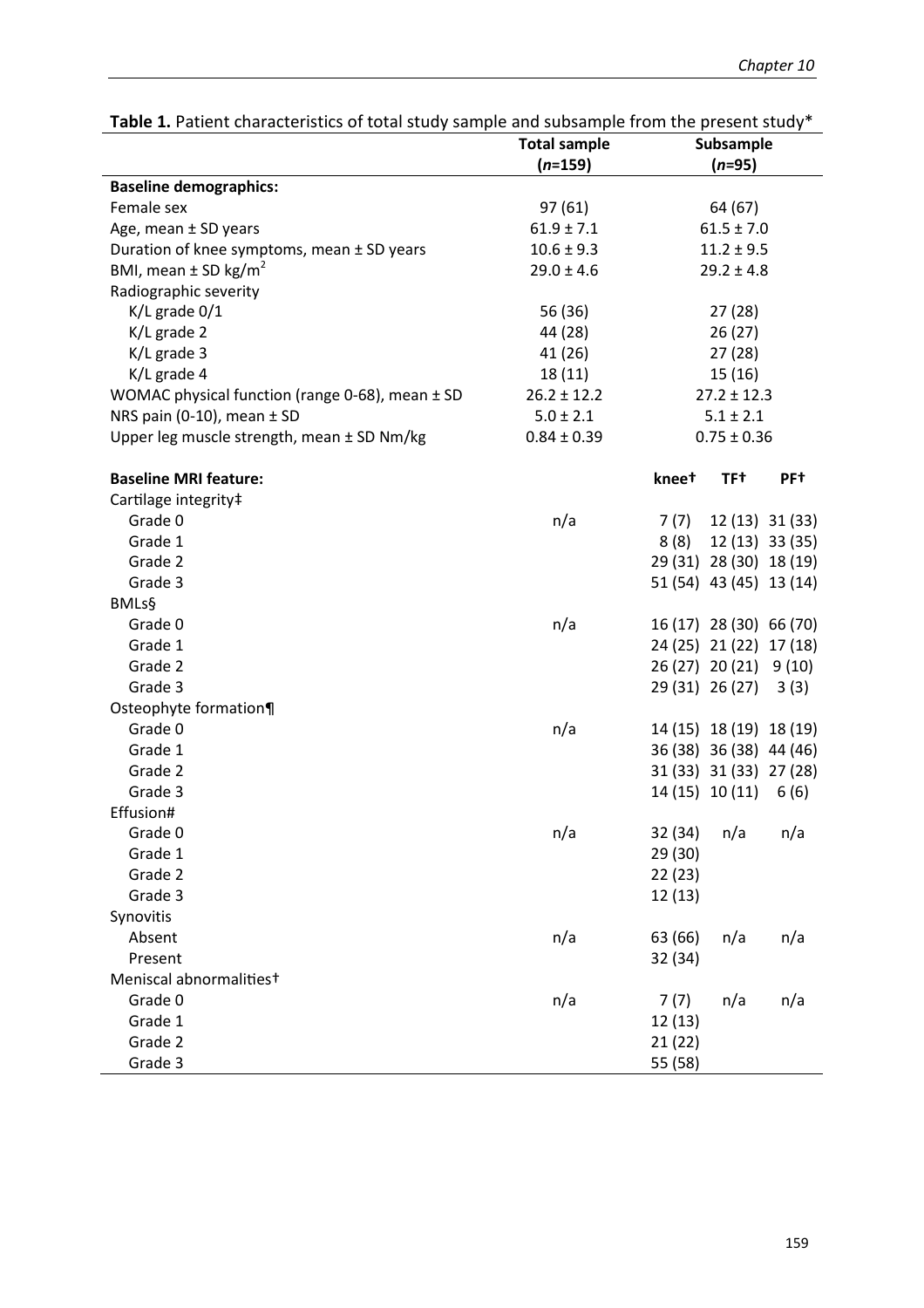#### *Table 1.* (*Cont'd*)

|                                               | <b>Total sample</b> | Subsample       |
|-----------------------------------------------|---------------------|-----------------|
|                                               | $(n=159)$           | $(n=95)$        |
| <b>Outcome of exercise therapy:</b>           |                     |                 |
| WOMAC physical function (range 0-68)          |                     |                 |
| $\Delta$ T0-T12, mean $\pm$ SD <sup>++</sup>  | $7.6 \pm 10.2$      | $6.4 \pm 9.5$   |
| T0-T12, % change $\dagger$ +                  | 29                  | 24              |
| NRS pain (range 0-10)                         |                     |                 |
| $\Delta$ T0-T12, mean $\pm$ SD <sup>++</sup>  | $1.9 \pm 2.1$       | $1.7 \pm 2.2$   |
| T0-T12, % change $\dagger$ +                  | 39                  | 34              |
| Upper leg muscle strength (Nm/kg)             |                     |                 |
| $\Delta$ T0-T12, mean $\pm$ SD <sup>++</sup>  | $0.16 \pm 0.21$     | $0.16 \pm 0.19$ |
| T0-T12, $%$ change <sup><math>+</math>+</sup> | 19                  | 21              |
| Treatment response, n (%)##                   | 113 (71)            | 64 (67)         |

SD=standard deviation; TF=tibiofemoral; PF=patellofemoral; BMI=body mass index; K/L=Kellgren/Lawrence; WOMAC=Western Ontario and McMaster Universities Osteoarthritis Index; NRS=numeric rating scale; MRI=magnetic resonance imaging; BML=bone marrow lesion; T0=baseline; T12=12-week follow-up; n/a=not applicable; \* values are the number (percentages) unless otherwise stated; † highest regional grade per knee or per compartment; ‡ 0=none, 1= <10% of surface area, 2=10-75% of surface area, 3= >75% of surface area; § 0=none, 1= <10% of bone volume, 2=10-25% of bone volume, 3= >25% of bone volume; ¶ 0=none, 1=mild, 2=moderate, 3= severe; # 0=physiological amount (in supra-patellar bursa only), 1=small (fluid continuous in retropatellar space), 2=medium (with slight convexity of suprapatellar bursa), 3=large (evidence of capsular distention); \*\* 0=none, 1=signal only, 2=tear (horizontal, vertical or complex), 3=maceration; †† a positive score indicates improvement; ‡‡ according to the OMERACT/OARSI set of responder criteria (7).

|                         | Change in             | Change in upper |                |                       |
|-------------------------|-----------------------|-----------------|----------------|-----------------------|
|                         | <b>WOMAC physical</b> | Change in       | leg muscle     |                       |
|                         | function              | <b>NRS</b> pain | strength       | <b>Treatment</b>      |
|                         | (range 0-68),         | (range 0-10),   | $(Nm/kg)$ ,    | response,             |
|                         | $\beta(P)^*$          | $\beta(P)^*$    | $\beta(P)^*$   | OR $(P)$ <sup>+</sup> |
| <b>MRI</b> feature:     |                       |                 |                |                       |
| Cartilage integrity#    |                       |                 |                |                       |
| TF                      | $-0.01(0.92)$         | 0.04(0.69)      | $-0.03(0.77)$  | 2.0(0.16)             |
| <b>PF</b>               | $-0.25(0.01)$         | $-0.13(0.16)$   | $-0.21(0.04)$  | 0.5(0.11)             |
| BMLs‡                   |                       |                 |                |                       |
| <b>TF</b>               | $-0.10(0.28)$         | $-0.02(0.86)$   | 0.07(0.50)     | 1.1(0.81)             |
| PF                      | $-0.08(0.45)$         | $-0.11(0.24)$   | $-0.12(0.24)$  | 1.1(0.89)             |
| Osteophyte formation#   |                       |                 |                |                       |
| TF                      | 0.02(0.88)            | $-0.03(0.75)$   | $-0.11(0.27)$  | 1.2(0.70)             |
| PF                      | 0.02(0.83)            | $-0.08(0.43)$   | $-0.30(0.002)$ | 0.9(0.92)             |
| Inflammation§           | $-0.07(0.45)$         | $-0.10(0.28)$   | 0.01(0.94)     | 0.6(0.27)             |
| Meniscal abnormalities‡ | 0.06(0.51)            | 0.13(0.16)      | 0.06(0.54)     | 1.5(0.50)             |

**Table 2.** Results of regression analyses of outcome of exercise therapy and severity of knee OA on multiple MRI features (*n*=91) (significant associations [*P*<0.05] in bold)

Negative β indicating less improvement, positive β indicating more improvement (compared to reference group). OR < 1 indicating lower odds for treatment response, OR > 1 indicating higher odds for treatment response (compared to reference group). MRI=magnetic resonance imaging; WOMAC=Western Ontario and McMaster Universities Osteoarthritis Index; NRS=numeric rating scale; OR=odds ratio; BML=bone marrow lesion; TF=tibiofemoral; PF patellofemoral; β=standardized bcoefficient; \* adjusted for baseline value of outcome measure and relevant confounding (i.e., >10% change in B-coefficient of independent variable after addition of potential confounder, i.e., age, sex, duration of knee symptoms, use of pain medication, obesity, malalignment, upper leg muscle strength, proprioceptive accuracy, varus-valgus laxity and symptoms of anxiety/depression); † adjusted for relevant confounding (i.e., >10% change in B-coefficient of independent variable after addition of potential confounder i.e., age, sex, duration of knee symptoms, use of pain medication, obesity, malalignment, upper leg muscle strength, proprioceptive accuracy, varus-valgus laxity and symptoms of anxiety/ depression); ‡ grade 2/3 versus 0/1; § effusion grade 2/3 and/or presence of synovitis versus effusion grade 0/1 and absence of synovitis.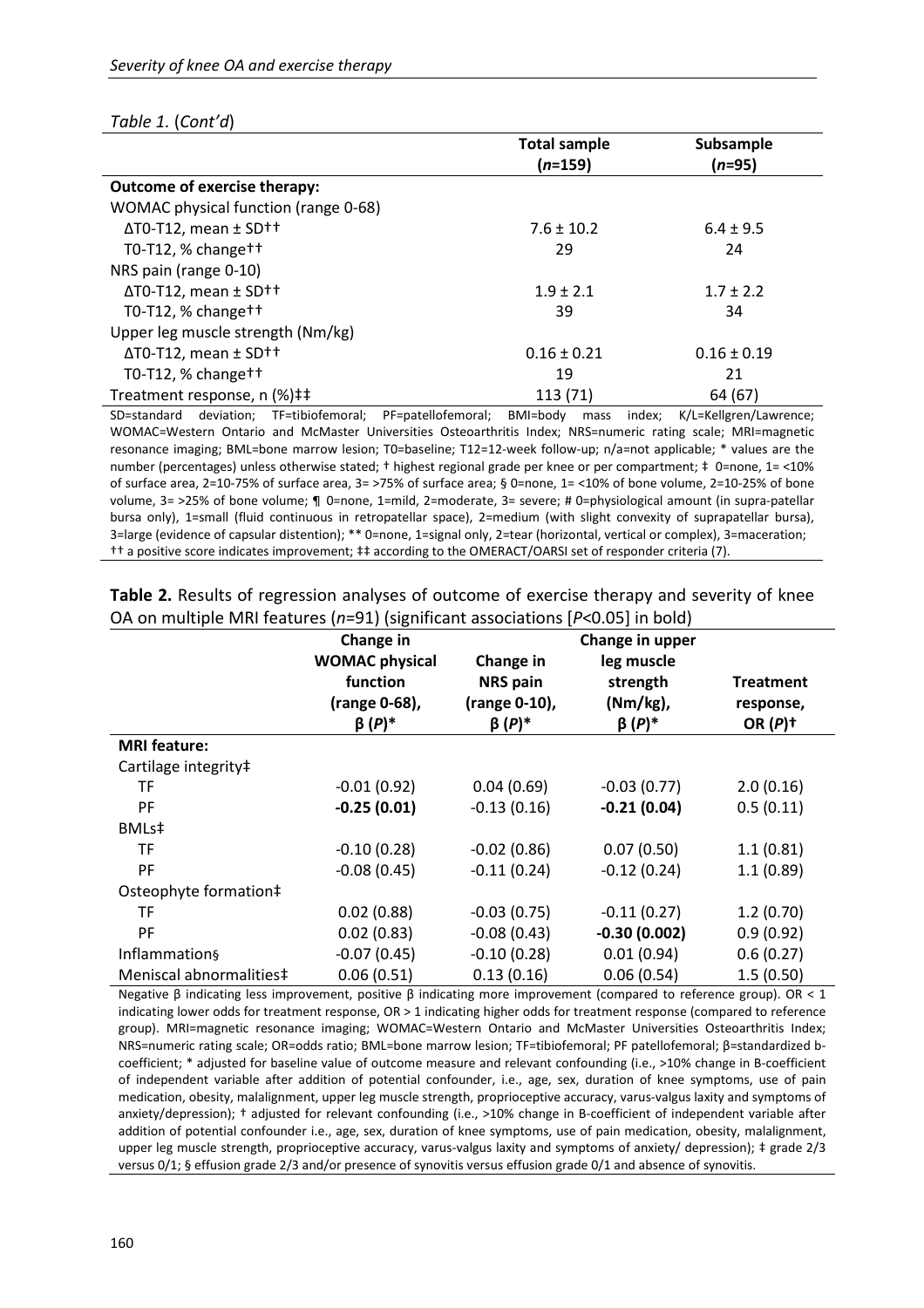## **Discussion**

This exploratory study is the first to evaluate the role of OA severity on MRI in effectiveness of exercise therapy in patients with knee OA. We demonstrated that outcome of exercise therapy was not affected by severity of OA on MRI in any feature (including BMLs and inflammation), except for abnormalities in cartilage integrity and osteophyte formation, both in the PF compartment. This suggests that all grades of OA severity on MRI can benefit from exercise therapy, although effects might be reduced in patients with advanced PF OA.

Severity of abnormalities in PF cartilage integrity (i.e., moderate-to-severe loss of cartilage thickness) was significantly associated with poor outcome of exercise therapy, i.e., fewer improvements in WOMAC physical function (*P*=0.01) and upper leg muscle strength (*P*=0.04). Furthermore, a trend towards less improvement in NRS pain (*P*=0.16) and lower odds for treatment response (*P*=0.11) was found as well (Table 2). Moderate to severe PF osteophyte formation was significantly associated with fewer improvements in upper leg muscle strength (*P*<0.01). These findings are in line with a recent study (10) in which PF pain predicted nonresponse to exercise therapy plus manual physiotherapy. As shown in Figure 1, patients with the highest grade of severity for abnormalities in PF cartilage integrity specifically do not seem to benefit optimally from exercise therapy. This trend was similar for PF osteophyte formation. Possibly, exercising is too painful for the subtype of patients with advanced PF OA. These patents may not be able to perform exercises at a level that can be expected to be effective, concordant with our clinical experience. As stated by Bennell et al (11), patients with PF joint symptoms may need to exercise '*in positions that minimize PF contact forces and knee loading (for example, in lesser degrees of knee flexion and in nonweightbearing positions)*'. Through these adaptations, as well as by cointerventions aimed to reduce PF pain (e.g., PF taping), effectiveness of exercise therapy might be optimized in this specific subgroup.

Except for PF defects in cartilage integrity and osteophyte formation, effectiveness of exercise therapy was found to be independent of OA severity of any other feature in each compartment on MRI. This indicates that referral to exercise therapy, supervised by professionally trained physical therapists, can be considered in patients from all grades of OA severity on MRI. This result is in line with a recent study (12) in which exercise therapy showed to be feasible and safe in patients with end-stage knee or hip OA waiting for total joint replacement. Our study also supports an expert opinion-based recommendation (13), proposing that exercise effects do not depend on (radiographic) OA severity, with evidence. On the other hand, our findings contrast existing beliefs from some physicians and patients that exercise may be too painful and possibly harmful, especially for severe knee OA patients (1;3;4). A longitudinal study using MRIs before and after exercise therapy may unravel the controversy on the impact of exercise therapy on knee joint structures, which may be protective (through improved shock absorption (14), improved cartilage quality (15), and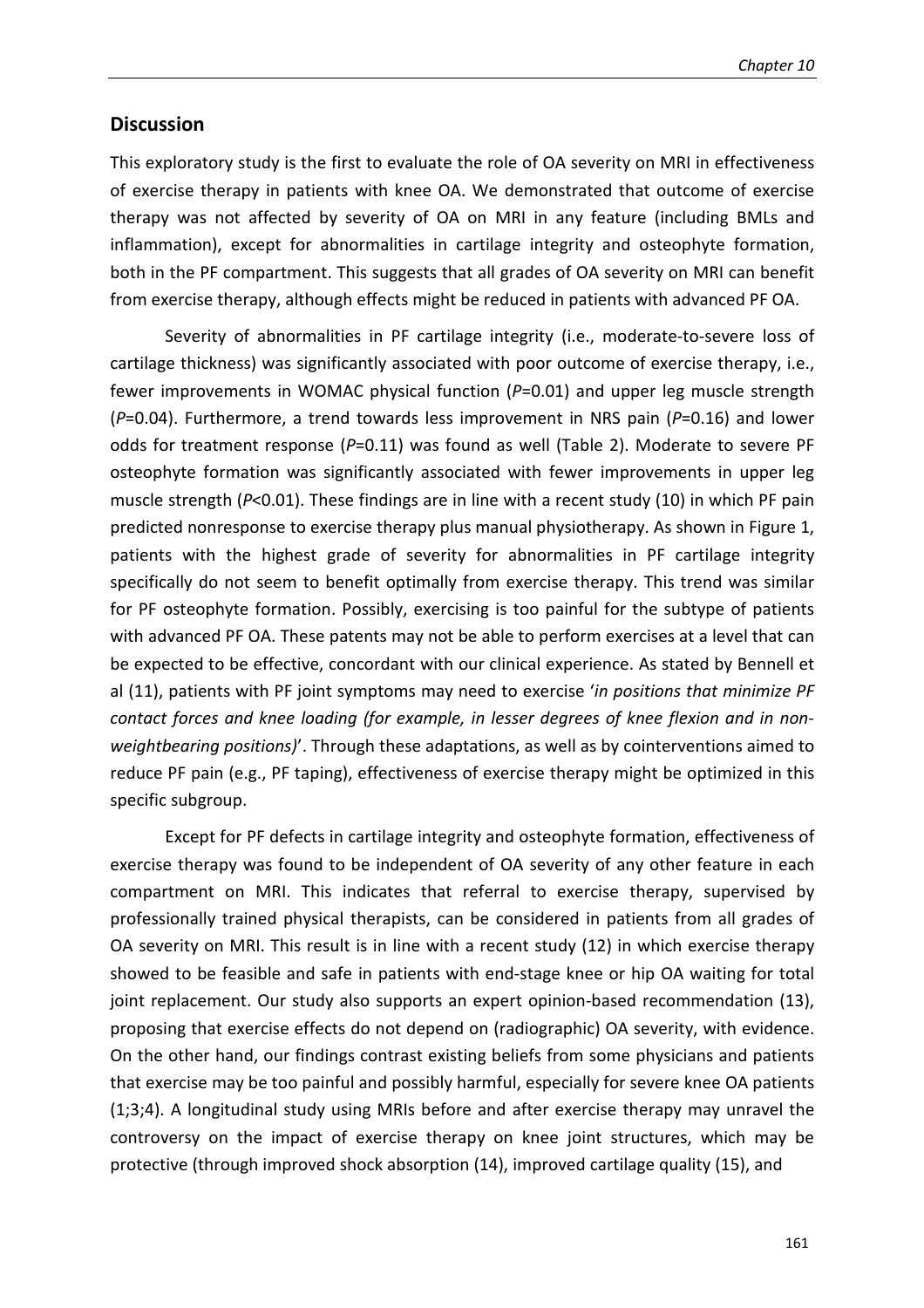

Fig. 1. Outcome of exercise therapy (changes between baseline [T0] and 12-week FU [T12], where a positive score indicates improvement and a negative score indicates worsening) on WOMAC subscale physical function (upper figure) and upper leg muscle strength (lower figure) for each grade of severity of abnormalities in cartilage integrity in the PF compartment (*n*=91). Bars show the mean scores and lines show the 95% confidence intervals.

reduced inflammation (16)) or destructive (through persistent overloading (4)).

 Major strengths of this study are the use of 3.0T MRIs, which were systematically assessed according to the BLOKS scoring system (9), a low drop-out rate (4%), and high patient adherence. Study limitations include the absence of a 'no exercise' control group, the large number of analyzed associations (*n*=32) and the lack of contrast used for assessing effusion/synovitis.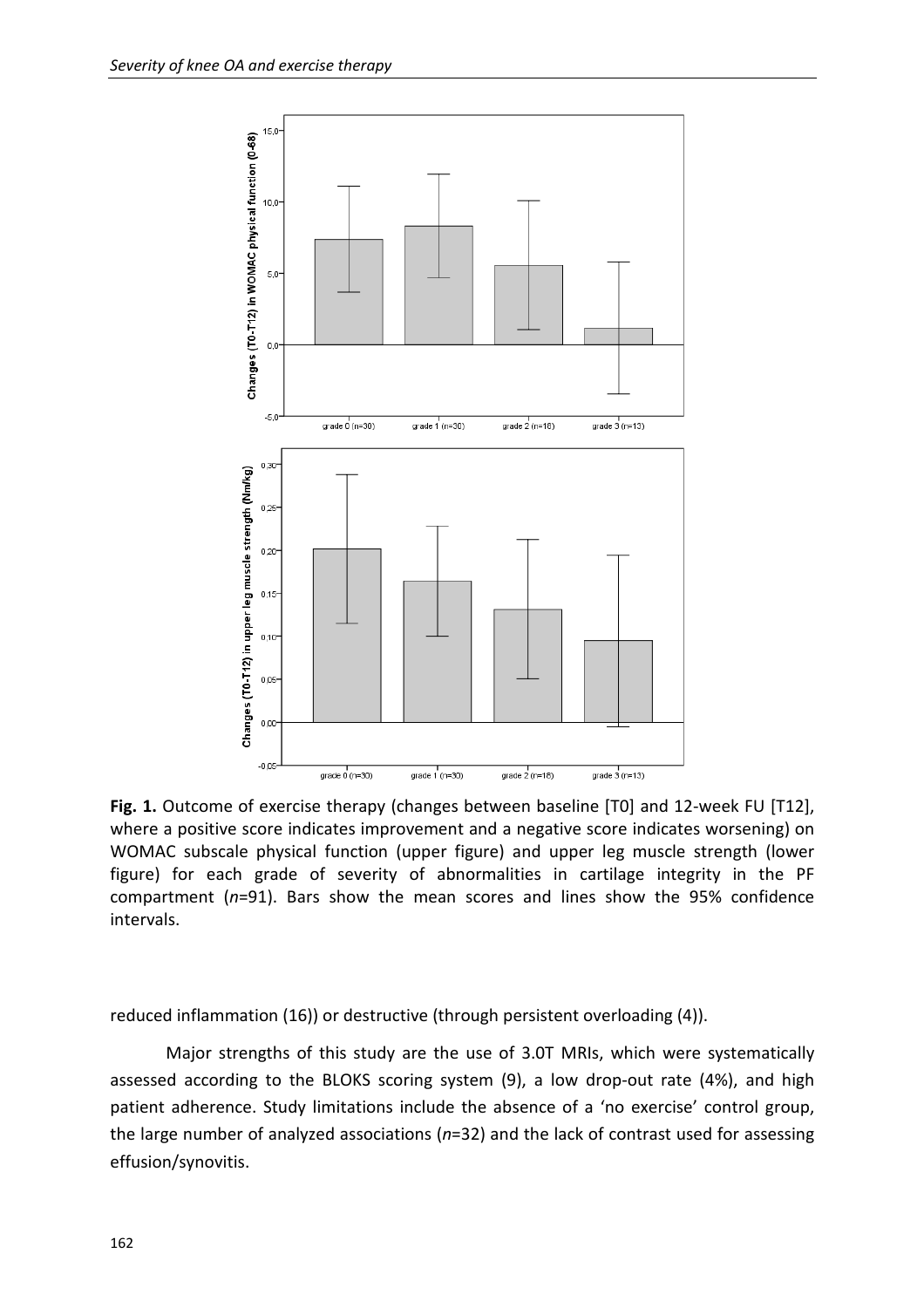To conclude, effectiveness of exercise therapy seems to be independent of OA severity on MRI, except for severity of abnormalities in cartilage integrity and osteophyte formation, both in the PF compartment. Our study suggests that all grades of OA severity on MRI can benefit from exercise therapy, which was shown to be highly effective, although effects might be reduced in patients with advanced PF OA.

*Acknowledgements.* The authors would like to thank dr. Gerritsen and dr. Voorneman for examining patients, dr. Reiding for assessing all radiographs, S. Romviel for performing measurements, T. Schweigmann for assisting with MRI data collection, and all physical therapists supervising the exercise therapy. The study was funded by Dutch Arthritis Foundation and Servier. The study sponsors had no involvement in the study.